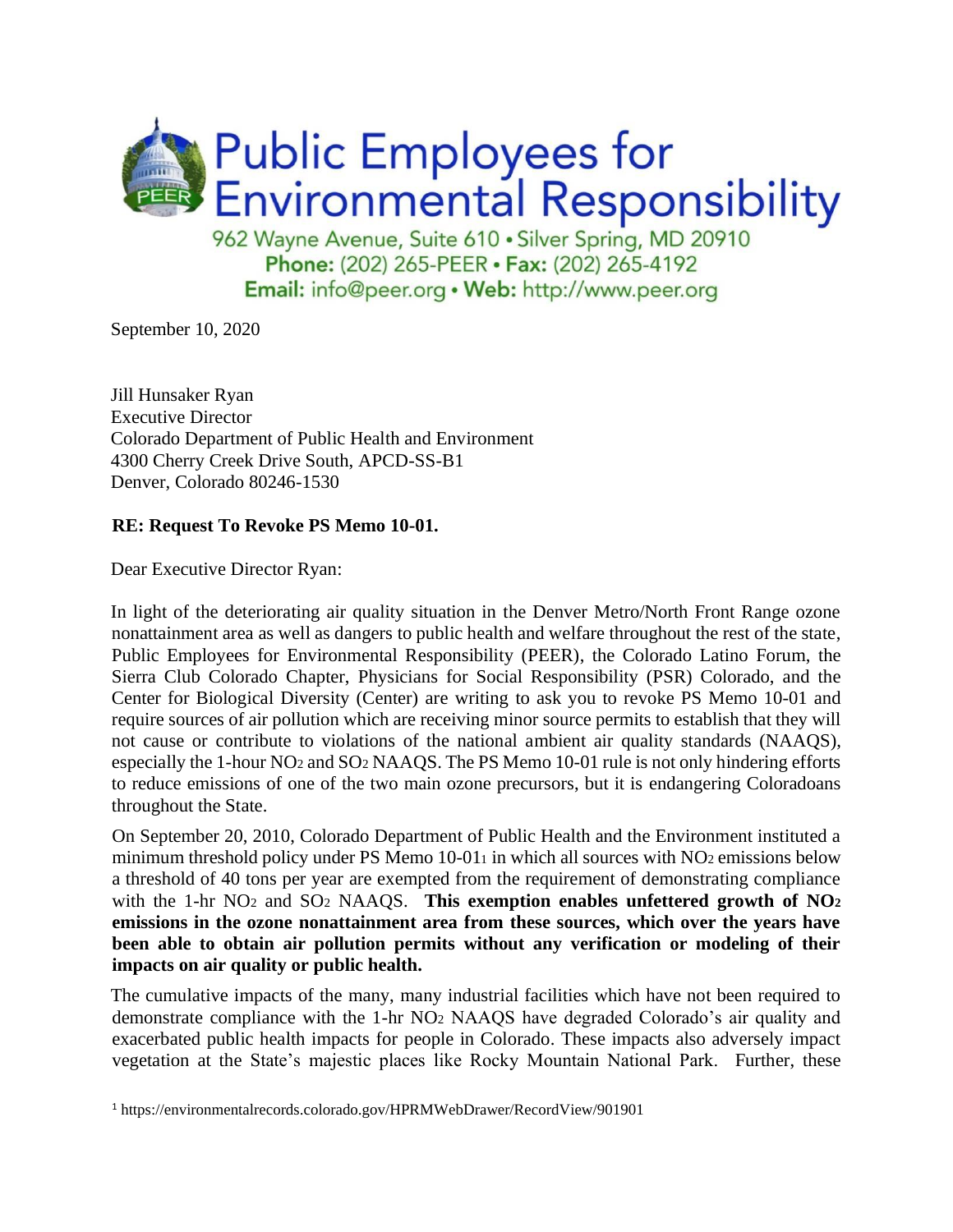facilities have collectively and over a longer period of time also caused and continue to cause a severe ozone problem as NO<sup>2</sup> is one of the main precursors of this pollutant.

## **I. Visual Example of the Cumulative Impacts of Exempting "Minor" Facilities from Regulation**

The effects of PS Memo 10-01 and these general permits are best illustrated by example. Using the CDPHE mapping site we can see that in the area around the towns of Johnstown and Milliken, there are a huge number of facilities operating, all inside the ozone non-attainment area, and jointly emitting hundreds of tons per year of one of the main ozone precursors, NO2.<sup>2</sup>

Every single permit that is issued in that area is amplifying and making worse an already existing ozone violation with negative implications for air quality and public health.

The graphic below shows that in that radius of 25 kilometers around the two towns, there are 777 sources emitting a total of 5,009.01 tons per year of NO2. *Almost half of that total --48%--comes from facilities with individual emissions below the level set in PS Memo 10-01 and the general permit's threshold of 40 tons per year*. *This means that these facilities have likely been permitted without any assessment of the impact of their NO<sup>2</sup> emissions on ambient air.*

Had these sources been permitted in compliance with regulatory requirements, the corresponding facilities would have been required to implement control measures, use better technology, or downsize their projects. This is turn would have the final effect of reducing the NO<sub>2</sub> emissions to comply with the 1-hr NO<sup>2</sup> NAAQS and in turn reducing the formation of ozone.

It is also possible that the area is so saturated that no more NO<sub>2</sub> sources would have been permitted at all, which would have at least slowed down the continuing deterioration of the ozone problem. Determining the actual status of the air quality in that area is part of CDPHE's job, but that duty has been neglected for years, leading to the current crisis and the eventual bump up of Colorado's NAAQS non-attainment status to "severe."

It is also relevant to note that the negative effects of the PS Memo 10-01 are not only circumscribed to the ozone nonattainment area, but to the entire state of Colorado. This situation can be illustrated by example by looking at the case of the Sandridge Exploration Bighorn Pad3.

This oil & gas facility was initially permitted on August 28, 2017 and was exempted from demonstrating compliance with the 1-hr NO<sup>2</sup> NAAQS based on the PS Memo 10-014. But the Modeling Review Comments document available on CDPHE's website reveals that a screening analysis showed it causing modeled violations of this NAAQS by more than six times the permitted value by itself, without including the effects of the surrounding facilities in the area.

Not only was the permit issued regardless of the violation, but publicly available records also show that between the initial permit on August, 2017 and the present date, this same facility has received three additional air permits from CDPHE, on February 2018, August 2018, and November 2018.<sup>5</sup>

<sup>2</sup> [https://www.colorado.gov/airquality/ss\\_map\\_wm.aspx](https://www.colorado.gov/airquality/ss_map_wm.aspx) See Attachment 1, Table of data listing the names of all of the facilities within the 25-mile radius of the graphic.

<sup>3</sup> Permit number 16JA1055.<https://environmentalrecords.colorado.gov/HPRMWebDrawer/Search>

<sup>4</sup> Vicars, W. "Modeling Review Comments – Bighorn Pad" CDPHE 05/25/2017

<https://environmentalrecords.colorado.gov/HPRMWebDrawer/Search>

<sup>5</sup> Most recently, Bighorn was granted a Title V operating permit on January 1, 2020. Source ID 0570051.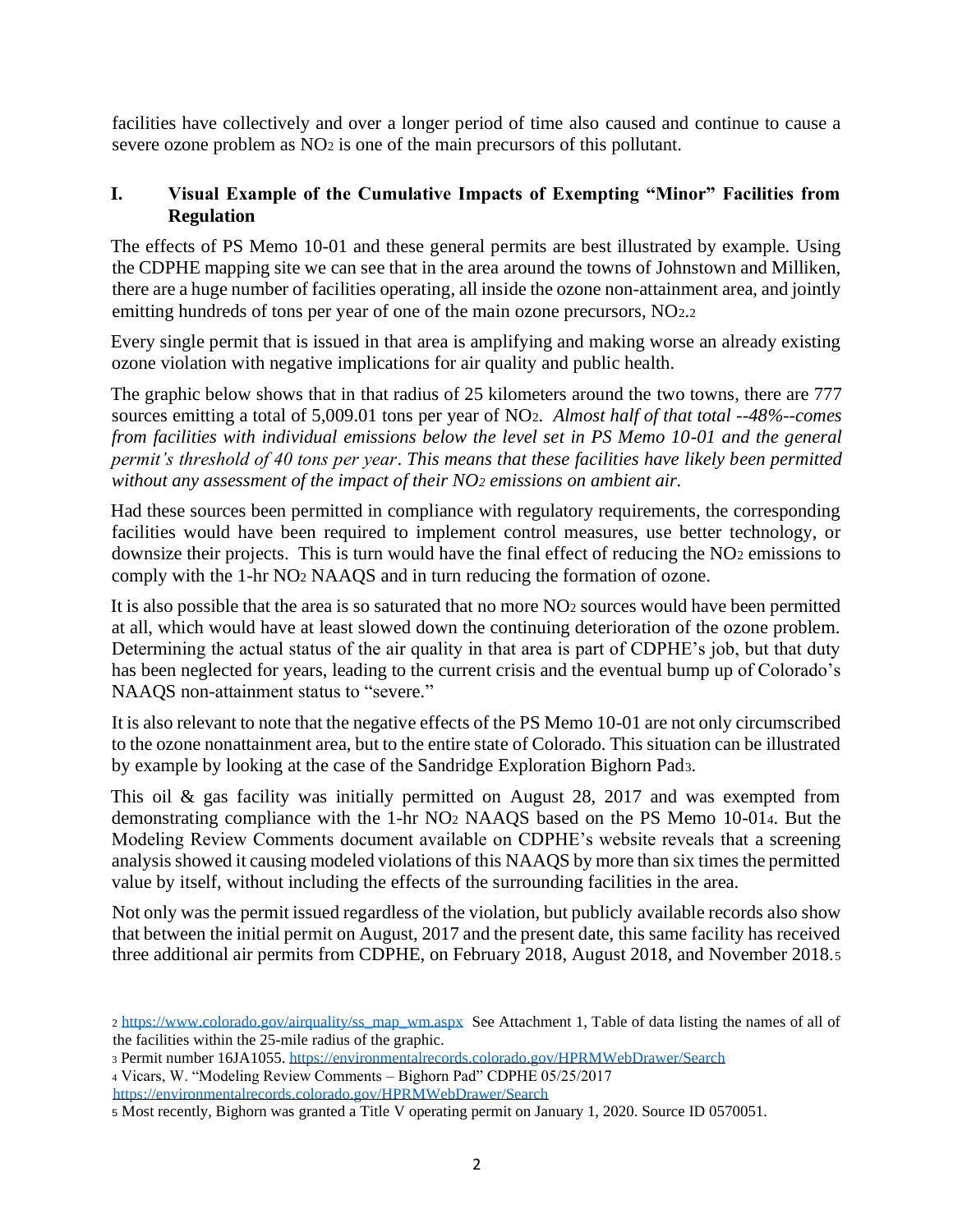

All those permits show that the NO<sub>2</sub> emission rates have increased from the original 23.6 ton per year to the final 34.2 tons per year. However, the additional permits were issued without any attempt to resolve the NAAQS violation, so in this case CDPHE repeatedly disregarded its legal mandate to protect air quality when issuing permits.

## **II. Minor Sources Below the 40 Tons per year Threshold in PS Memo 10-01 are Proven to Cause NAAQS Violations**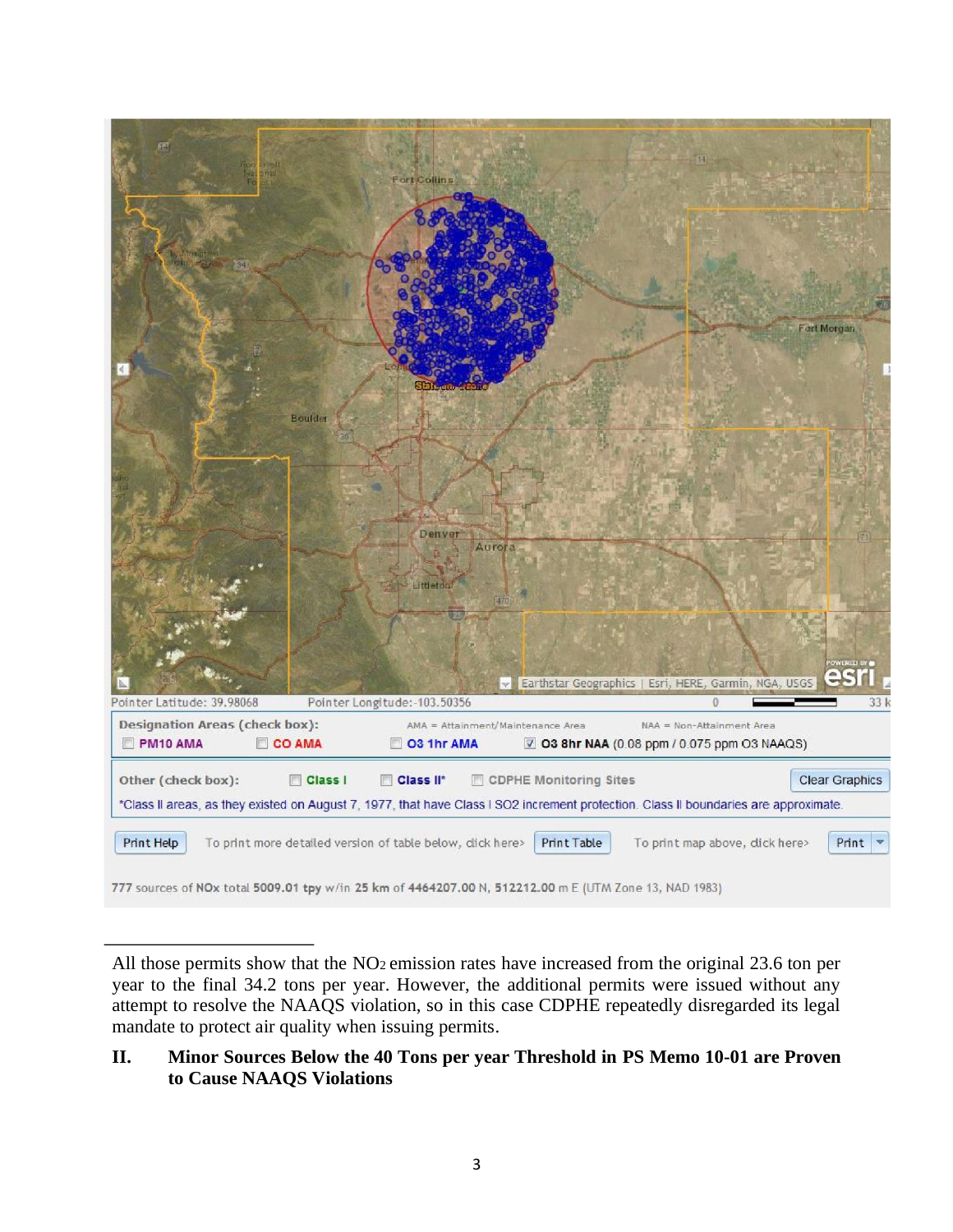PEER and the Center hired an independent air quality modeling expert to conduct a Tier 3 method NO<sup>2</sup> modeling analysis to determine if the Bighorn well pad does cause NAAQS violations. This modeling is based on CDPHE's most recent analysis, using the files and information provided to us directly by CDPHE and re-running the exact same model but changing only the original Tier 1 method to the Tier 3 OLM method.

The results of our modeling continue to show violations of the 1-hr NO<sup>2</sup> NAAQS with values as high as 364.69 ppb, more than three and a half times the NAAQS value of 100 ppb. *See attached,*  Lindsey Meyers, Air Dispersion Modeling Analysis For Verifying Compliance with the One-Hour NO<sup>2</sup> NAAQS: SandRidge Exploration and Production LLC Bighorn Pad Facility.

This example shows that the 40 tons per year threshold of NO<sub>2</sub> emissions is inadequate and should not be used as a surrogate for a proper demonstration of compliance with this NAAQS. It also demonstrates with certainty that there is no basis to infer that all sources with NO2 emission rates below 40 tons per year will not cause or contribute to violations of the NAAQS.

As evidenced in this case, sources with relatively small annual emission rates can by themselves cause violations of the 1-hr NO<sup>2</sup> NAAQS, and those violations will only be amplified and aggravated with every additional permit that is issued in the same area without any assessment for their combined impact on air quality. In other words, the 40 tons per year threshold is arbitrary because it uses an annual averaging time threshold to protect a 1-hour averaging time NAAQS. The 40 tons per year threshold also ignores whether a source requesting a permit is nearby other sources of pollution.

This example begs the question of how many similar situations are there in the state, with permits having been issued despite NAAQS violations taking place, and with CDPHE's consent, creating unhealthy air quality conditions without the general population's knowledge.

In PS 10-01, the Division stated: "The Division is aware of no factual basis to impose more stringent requirements on minor sources than EPA would impose on the largest air pollution sources." Ms. Meyers' modeling analysis of the Bighorn well pad now provides a factual basis to get rid of the 40 tons per year threshold.

We note that the 40 ton year threshold was established in the 1970s, decades before the 2010 1 hour NO<sub>2</sub> and SO<sub>2</sub> NAAQS were created. At that time, modeling for ambient impacts was extremely limited and the understanding of air pollution impacts was nothing like it is today. To the extent the Division is concerned about treating major sources less stringently than minor sources, to the extent the Division ever actually issues a major source permit, the obvious answer is the Division should request that the Air Quality Control Commission change the significant emission rate to a pounds per hour threshold that is protective of the current NAAQS.

# **III. Clean Air Act Violation**

NAAQS compliance is at the heart of the Clean Air Act (CAA): its main purpose is to protect public health and welfare (42 U.S.C. § 7401(b)(1)). Thus, section  $110(a)(2)(C)$  of the CAA provides that State Implementation Plans (SIPs) and permitting programs must include ". . .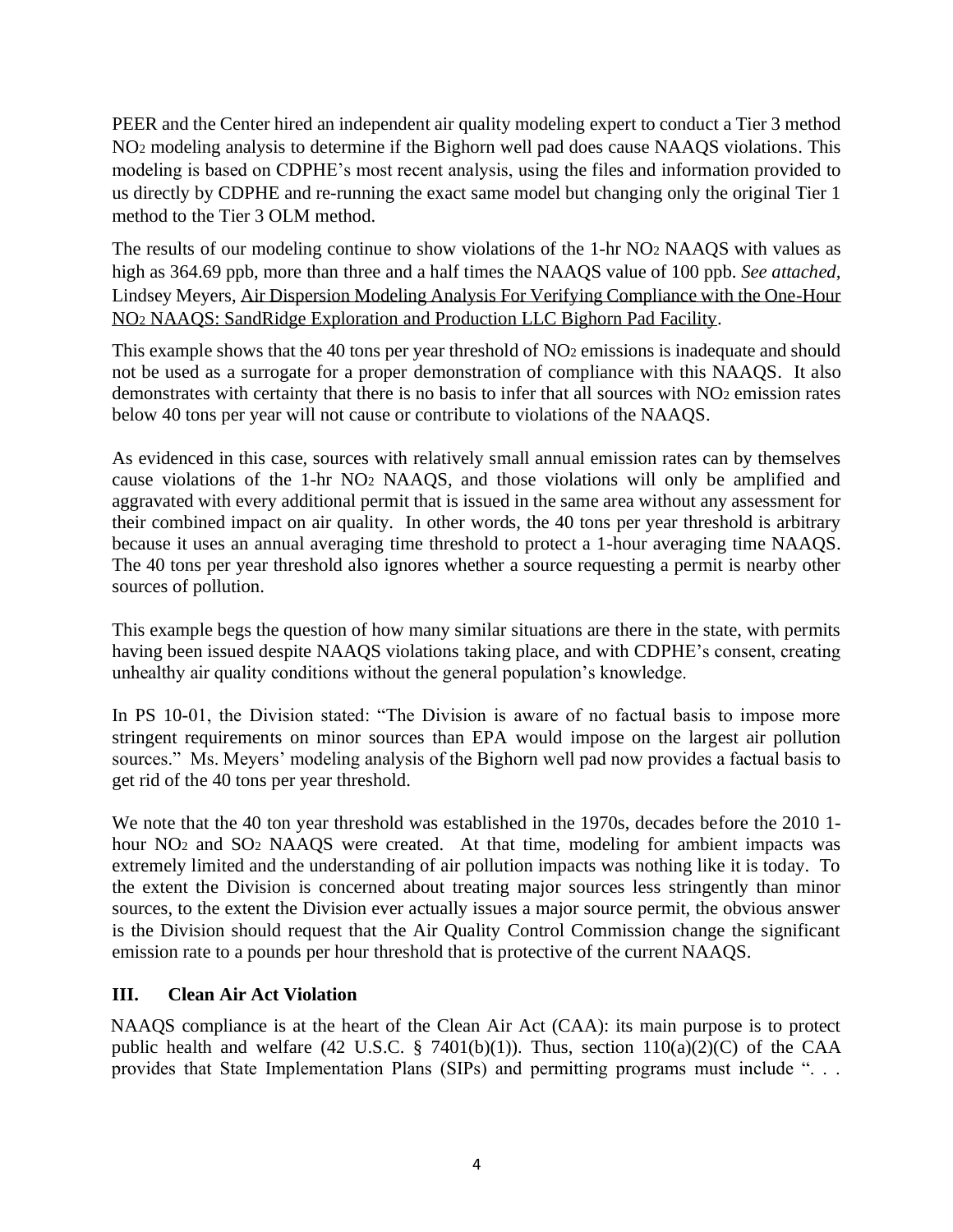regulation of the modification and construction of any stationary source within the areas covered by the plan as necessary to assure that [NAAQS] are achieved."

Accordingly, the mechanism to ensure that new stationary sources don't interfere with the attainment of the NAAQS is contained in the New Source Review (NSR) Program under 40 C.F.R. §51.160 through §51.166. These regulations require that the state preconstruction permitting program must enable the permitting agency to determine whether any application to construct or modify a facility will interfere with attainment or maintenance of the NAAQS and to reject such application if that is the case.

Specifically, states' implementation plans are required pursuant to 40 C.F.R. §51.160(a) to have legally enforceable procedures to prevent the construction or modification or a source that would violate the control strategy or interfere with attainment or maintenance of the NAAQS. Pursuant to 40 C.F.R. §51.160(c), these procedures must require the submittal of information on the proposed new or modified source regarding the nature and amount of emissions and the location, design, construction, and operation of the source. The procedures must discuss the air quality data and dispersion or other air quality modeling to be used, as required by 40 C.F.R. §51.160(f). The state's procedures must also provide for the public availability of the information submitted by the owner or operator of the proposed source and the state's analysis of that proposed or modified sources' impact on air quality, notice by prominent advertisement in the area affected by the source, and a 30-day comment public period on that source-specific information, pursuant to 40 C.F.R. §51.161.

The regulations also require that, where appropriate, the permitting agencies use air quality models, databases and other requirements specified in the Guidelines on Air Quality Models specified in Appendix W. 40 C.F.R. §51.160 (f). While minor sources are allowed for under the statute, the CAA requires that a minor source program must ensure that minor sources comply with emissions control measures and the program does not interfere with attainment or maintenance of the NAAQS. In Colorado, as demonstrated by our analysis of the Bighorn well pad, it is clear that the Air Pollution Control Division is issuing permits to "minor" sources which cause NAAQS violations.

Colorado regulations implementing the Clean Air Act and governing air pollution are located in 5 C.C.R. 1001-5 ("Stationary Source Permitting and Air Pollutant Emission Notice Requirements" or "Colorado Reg. 3"). Colorado Reg. 3 Part B, Concerning Construction Permits, § III.D.1 requires as a condition for issuing an air permit that the proposed facility or modification complies with the NAAQS as set by the U.S. EPA.

Section III.B.5 further requires that prior to issuing an air permit, CDPHE must determine if the proposed facility or modification will comply with the NAAQS. Finally, § III.F.1 indicates that failure to comply with the provisions of § III.D.1 will result in a written denial of the air permit.

In light of this legal framework, it is clear that the policy of exempting such a large group of *emission sources from these requirements compromises the effectiveness of federal and state regulations. And by failing to enforce the NO<sup>2</sup> NAAQS, the Air Pollution Control Division has directly contributed to the deteriorating situation of the Ozone NAAQS nonattainment area in Colorado.* 

PEER and the Center understand the theory behind setting a minimum threshold exemption for minor sources: to prioritize large sources of emissions within an agency that may lack the capacity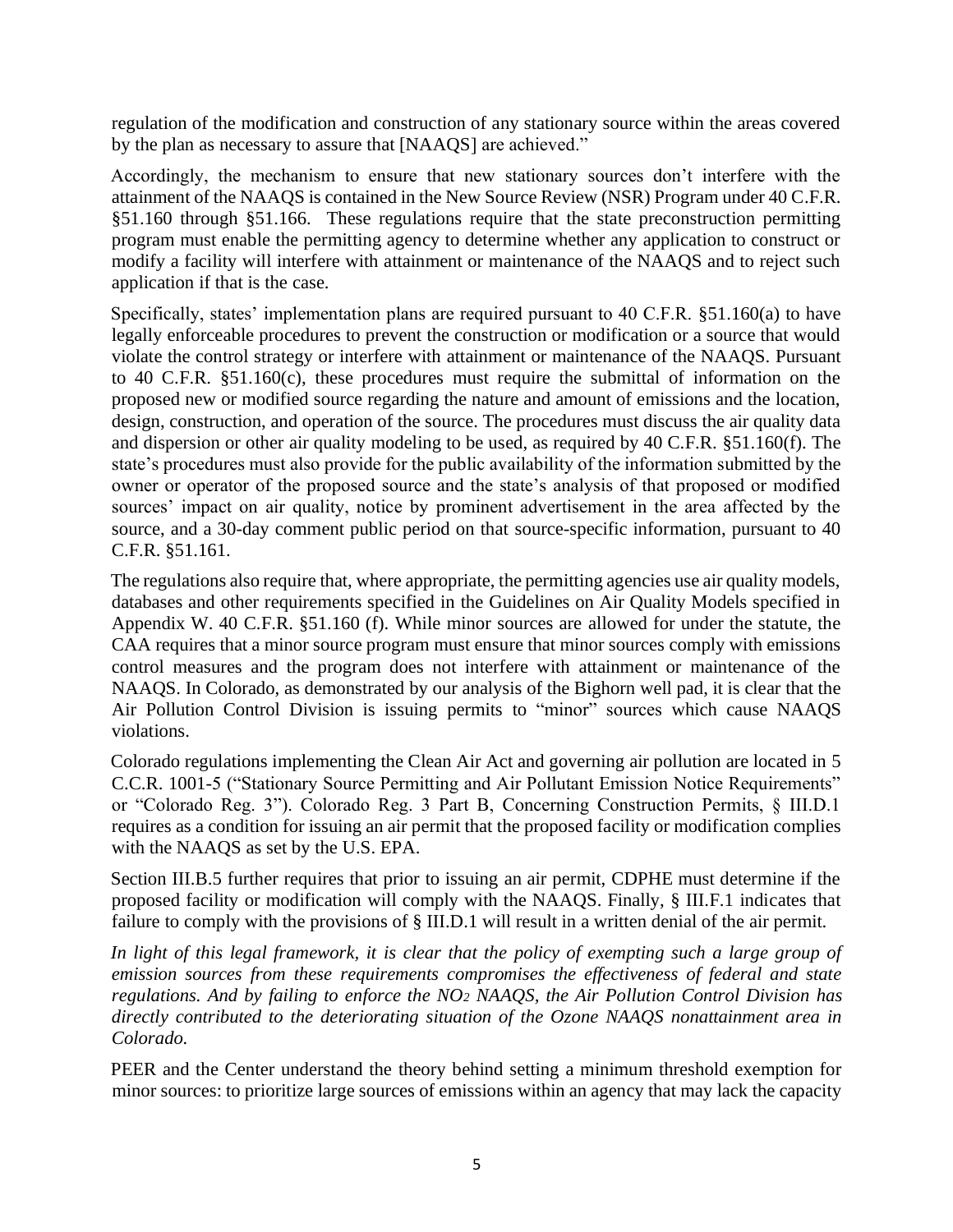to permit every source. But using an annual emissions threshold to protect a 1-hour ambient standard does not and mathematically cannot work. Nor can ignoring whether a proposed source applying for a minor source permit is nearby to other sources of pollution. The reality that exists in Colorado is that oil & gas extraction takes the form of a very large number of minor sources scattered throughout the state, and a permitting program designed to tackle the emissions of only a small number of large sources is not effective. CDPHE needs to adapt to current conditions in order to effectively fight air pollution.

### **IV. Administrative Procedure Act Violation**

The Air Pollution Control Division treats Memo 10-01 dispositively, ignoring the applicable CAA standards and Colorado's air permitting regulations. It is applied by staff and managers across the board as a rule, so any facility applying for a permit with emissions below 40 tpy of NO<sup>2</sup> will simply cite to the Memo.

Revealed in a Colorado Open Records Act request, is an April 18, 2011 e-mail chain between Chip Hancock, current head of the Construction Permits Unit of the Air Pollution Control Division and Doris Jung, Air Quality Scientist, which demonstrates the finality with which this rule is applied.<sup>6</sup> Doris Jung correctly pointed out to her supervisor, that the NAAQS for NO<sup>2</sup> would be exceeded if a construction permit was granted. His response was, "Does not matter-PS memo 10-01 overrides." She responds, "It does not supersede statutory/regulatory requirements." The supervisor then adds, "Per Kirsten and Roland it does." referring to his supervisors. At that time Kirsten King was the Stationary Sources Program Manager and Roland Hea was a Permitting Section Supervisor.

**Applying the Memo as a binding rule to justify exempting facilities from the 1 hr. NO<sup>2</sup> NAAQS in this way violates the Colorado Administrative Procedure Act (APA) and the requirements for rulemaking.** *See generally* C.R.S. Title 24, Article 4. A rule which "supersedes statutory/regulatory requirements" is a) unlawful to the extent that it is in violation of statute, and b) must go through proper administrative procedure to the extent it overrides existing regulation. Additionally, the Air Pollution Control Division is usurping the lawful authority of the Air Quality Control Commission, which is the only entity in Colorado authorized to create air pollution rules.

Generally, agencies must promulgate rules whenever adopting a "policy of general applicability" that implements or interprets an enactment of the Colorado General Assembly, Congress or a regulation adopted by a federal agency.<sup>7</sup> For an agency to create a rule which establishes a "binding norm," a rulemaking is required, otherwise an agency may issue a nonbinding interpretive rule or general statement of policy.<sup>8</sup> An improperly promulgated rule may not be relied upon or cited against any person.<sup>9</sup> We have seen no evidence that CDPHE ever provided notice of a rulemaking hearing in the Colorado Register or for comment on Memo 10-01 or any other public record of the administrative process leading to its adoption. Memo 10-01 is a "final agency action" and is subject to judicial review in part because of its binding application.<sup>10</sup>

<sup>6</sup> See Attachment 2. <sup>7</sup> C.R.S. § 24-4-102(15) <sup>8</sup> Id. <sup>9</sup> C.R.S. § 24-4-103(10). <sup>10</sup> C.R.S. §24-4-106.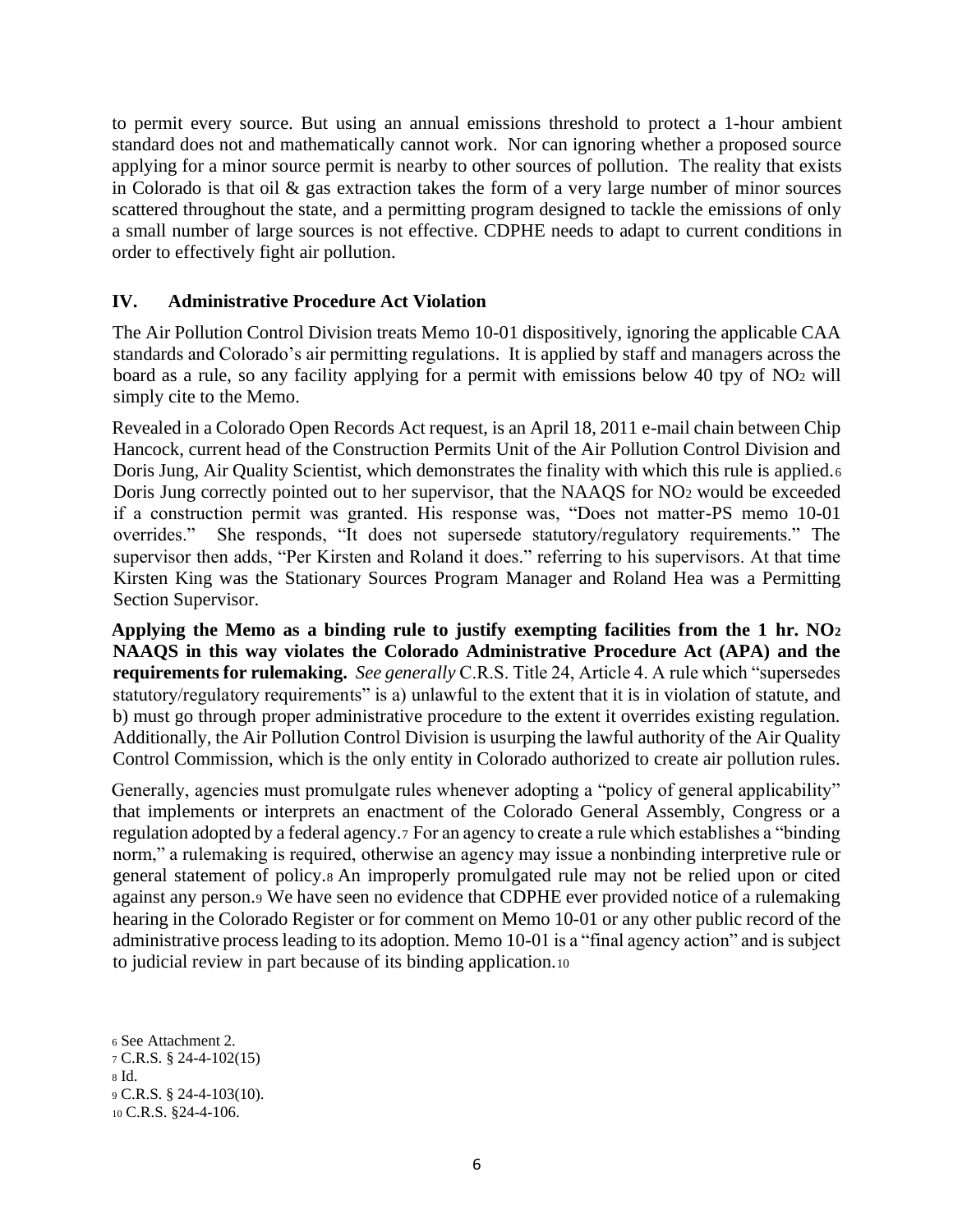Memo 10-01 has had far-reaching and likely unintended or unanticipated consequences. Rulemaking is uniquely equipped to accommodate these challenges with procedural safeguards.<sup>11</sup>

A rulemaking proceeding would best serve the public interest because it will accommodate thoughtful consideration of the significant environmental, public health, economic, and social impacts of the formal adoption of Memo 10-01. Rulemaking gives the public and stakeholders the opportunity to participate though notice, comment, and a public hearing.<sup>12</sup>

In *Weaver v. Colorado Department of Social Services*, the Colorado Court of Appeals considered the legality of the method used by the Department of Social Services ("DOSS") for determining whether applicants were entitled to receive benefits under the Home and Community Based Services program.<sup>13</sup> That case, like this one, involved an agency which made dispositive decisions based on a policy document which had not gone through proper public process. DOSS evaluated applicants and assigned a numerical point system to their functional deficits based on an internal policy which had not undergone a full notice and comment process, using an arbitrary cutoff of 20 points.<sup>14</sup>

Petitioner Weaver suffered from cerebral palsy, partial deafness, and severe cervical arthritis, and was assigned an assessment score of 38 points in 1984 and 39 in 1985, making him eligible for benefits.<sup>15</sup> DOSS reassessed in 1986 and assigned him less than 20 points.<sup>16</sup> Weaver challenged the decision, claiming that DOSS improperly used the point system guideline as a binding regulation.<sup>17</sup> The Colorado Court of Appeals agreed, holding that the point system was a binding rule since DOSS "utilized this point system as the sole criterion upon which to determine petitioner's continuing eligibility for benefits."<sup>18</sup> It therefore violated the APA's requirement for notice and public rulemaking hearing where interested parties may be heard. *Id*., at 1234. Similarly, CDPHE is using an arbitrary numerical cutoff which has not undergone any public administrative process to make binding judgments about permitting decisions for sources of NAAQS pollutants, that is, Memo 10-01.

As they likely would here, Colorado courts have stricken "interpretive" rules" or "general statements of policy" when they are tantamount to a legislative rule. For example, in *Hammond v. Pub. Employees' Retirement Association of Colorado*, a state employee challenged the Public Employees' Retirement Association's ("PERA's") calculation of her retirement benefits when, according to an internal policy, PERA pro-rated a lump-sum payment for unused vacation time at her regular rate of pay, crediting her with additional months of service but failing to account for

- <sup>16</sup> Id.
- <sup>17</sup> Id., at 1233.

<sup>11</sup> "The legislature often provides by statute for notice, comment, and hearing procedures as a means by which to safeguard individual rights." *Simpson v. Bijou Irrigation Co*., 69 P.3d 50, 71 (Colo. 2003), *as modified on denial of reh'g* (May 27, 2003). The U.S. Supreme Court has characterized rulemaking as being "'designed to assure fairness and mature consideration of rules of general application.'" *Brown Exp., Inc. v. U.S*., 607 F.2d 695, 701 (5th Cir. 1979) (quoting *NLRB v. Wyman-Gordon Co*., 394 U.S. 759, 764 (1969). It "afford[s] an opportunity for 'the agency promulgating the rule to educate itself before establishing rules and procedures which have a substantial impact on those regulated.'" *Id*. (quoting *Texaco, Inc. v. FPC*, 412 F.2d 740, 744 (3rd Cir. 1969)).

<sup>12</sup> C.R.S. § 24-4-103 and 103-4(a).

<sup>13</sup> 791 P.2d 1230 (Colo. App. 1990).

<sup>14</sup> Id. at 1231.

<sup>15</sup> Id.

<sup>18</sup> Id. at 1233-34.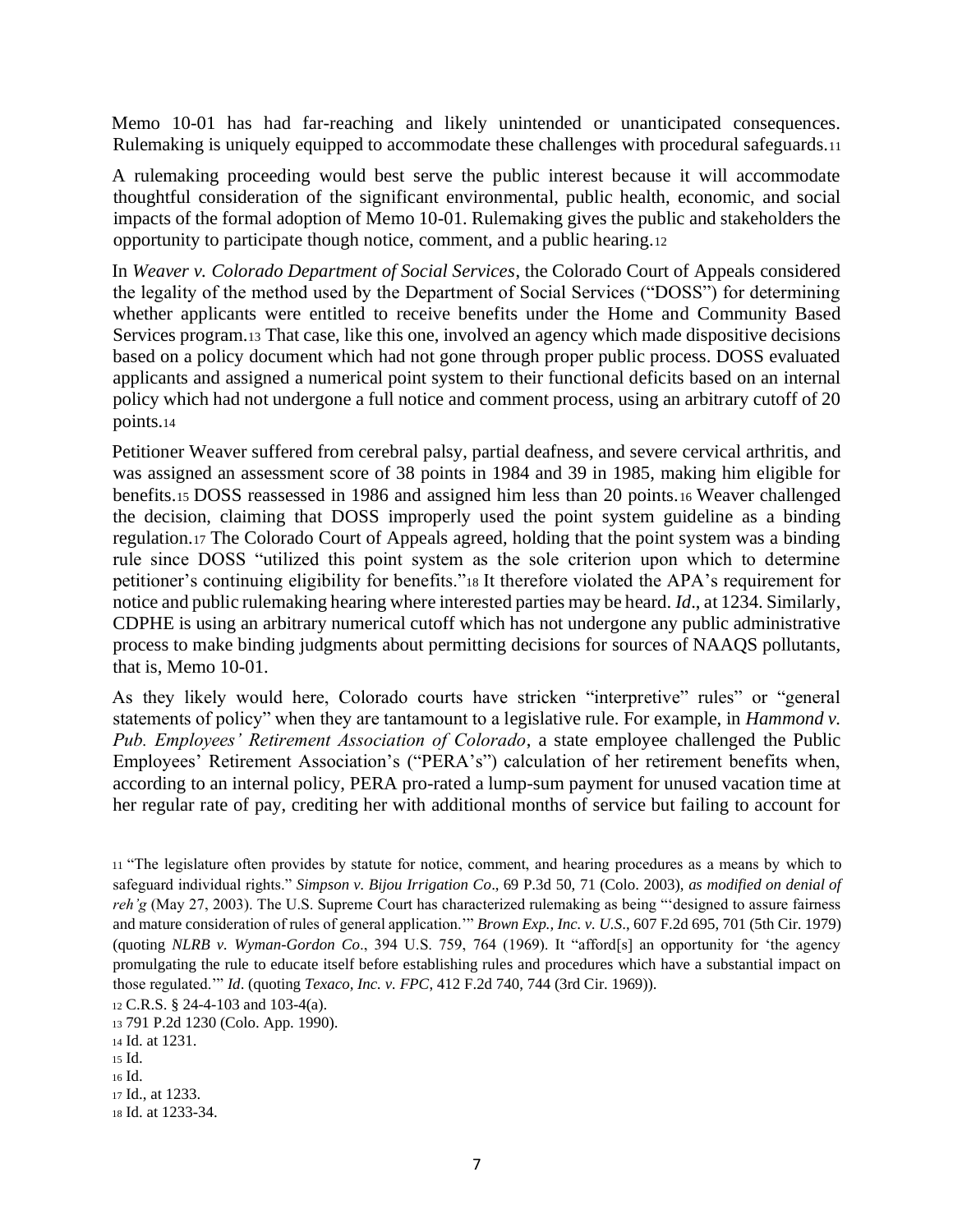an increase in average salary. <sup>19</sup> The internal policy stated that vacation pay received upon termination should be prorated prospectively over as many months as possible at the employee's most recent rate of pay, which constructively postponed employee's termination date and resulted in additional service credit.<sup>20</sup>

Hammond challenged the calculation, claiming in part that the policy was a legislative rule not adopted in compliance with the APA.<sup>21</sup> PERA claimed that it was merely an interpretive rule. On appeal, the Colorado Court of Appeals agreed with Hammond, stating that "[w]hether a rule is legislative or interpretive depends on its effect: it is legislative if it establishes a norm that commands a particular result in all applicable proceedings; it is interpretive if it establishes guidelines that do not bind the agency to a particular result."<sup>22</sup> The court determined that PERA's policy was a legislative rule because it required a particular action (and thus achieved a particular result) in all applicable cases, and the court therefore voided the rule. Similarly, CDPHE is relying on Memo 10-01 to command particular results concerning whether modeling and permitting is necessary for given sources in all proceedings involving sources whose emissions are below an arbitrary threshold. This is an inherently legislative decision and CDPHE should undergo the administrative process required for such decisions before giving them the force of law.

## **V. The Relationship Between Air Pollution and COVID-19 calls for Immediate Action**

NO<sup>2</sup> and ozone irritate the respiratory system and can trigger or aggravate respiratory diseases such as asthma, emphysema, and chronic bronchitis.<sup>23</sup> Under normal conditions, short- and long-term exposure to these and other air pollutants is a major environmental health problem that will result in increased visits to doctors and emergency rooms, hospital admissions, and premature deaths.<sup>24</sup>

But these are not normal conditions. We are living in unprecedented times in which the spread of the novel Coronavirus COVID-19 has reached pandemic levels and has infected more than 58,000 people and killed 1,853 of those patients in Colorado.<sup>25</sup>

Major symptoms of this disease include sore throat, cough, and shortness of breath, which overlap with the effects of NO<sub>2</sub> and ozone pollution. According to two recent studies<sub>26</sub>, long term exposure to these pollutants is linked to COVID-19 cases and may be one of the most important contributors to fatality caused by the COVID-19 virus.

It is therefore, more urgent than ever to take immediate actions to curb NO<sup>2</sup> emissions.

<sup>19</sup> 219 P.3d 426, 427-28 (Colo. App. 2009).

<sup>20</sup> Id., at 428.

<sup>21</sup> Id.

<sup>22</sup> Id.

<sup>23</sup> US Environmental Protection Agency. <https://www.epa.gov/no2-pollution/basic-information-about-no2#Effects> an[d https://www.epa.gov/ground-level-ozone-pollution/health-effects-ozone-pollution.](https://www.epa.gov/ground-level-ozone-pollution/health-effects-ozone-pollution)

<sup>24</sup> World Health Organization. [https://www.who.int/news-room/fact-sheets/detail/ambient-\(outdoor\)-air-quality-and](https://www.who.int/news-room/fact-sheets/detail/ambient-(outdoor)-air-quality-and-health)[health](https://www.who.int/news-room/fact-sheets/detail/ambient-(outdoor)-air-quality-and-health) and US Environmental Protection Agency. [https://www.epa.gov/ground-level-ozone-pollution/health-effects](https://www.epa.gov/ground-level-ozone-pollution/health-effects-ozone-pollution)[ozone-pollution.](https://www.epa.gov/ground-level-ozone-pollution/health-effects-ozone-pollution)

<sup>25</sup> CDPHE and Colorado State Emergency Operations Center.<https://covid19.colorado.gov/covid-19-data> (last visited 9/2/2020).

<sup>26</sup> Travaglio, M., Et Al. "Links between air pollution and COVID-19 in England", and Ogen, Y. "Assessing nitrogen dioxide (NO2) levels as a contributing factor to conornavirus (COVID-19) fatality."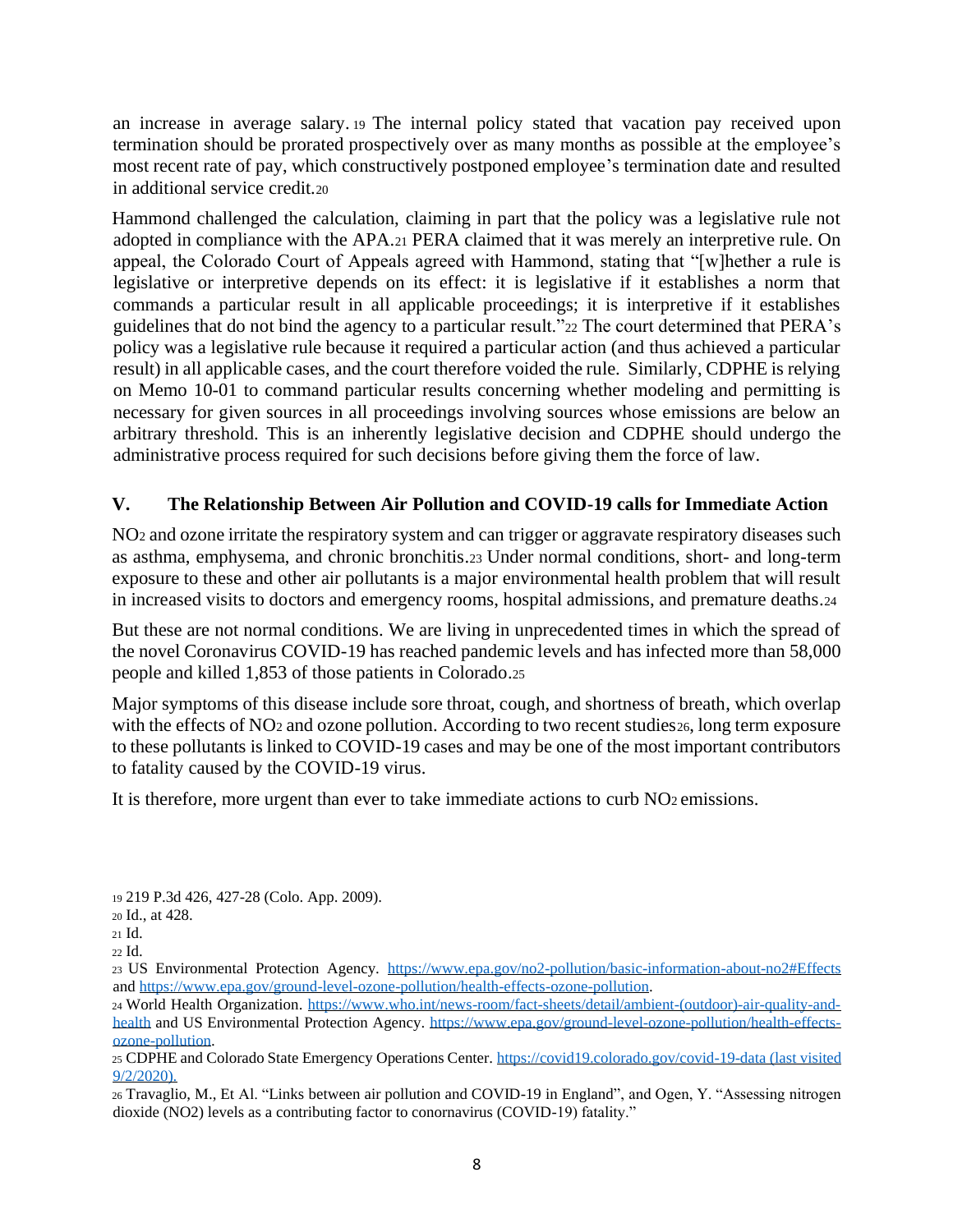## **VI. CDPHE Has the Ability to Act Now**

We understand that leaders at CDPHE are looking for every available tool to address air quality in Colorado.<sup>27</sup> Revoking Memo 10-01 rule could be one of these important tools. It is difficult for us to know how many sources have been permitted under the umbrella of this rule, but CDPHE's own emissions inventories show that there are currently hundreds of minor sources with NO2 emissions below the policy threshold of 40 tons per year, operating in the ozone nonattainment area with total emissions of this ozone precursor now in the thousands of tons per year. These amounts of NO<sub>2</sub> emissions are not at all negligible, and while transforming in the atmosphere to form more ozone, NO<sup>2</sup> is also a very harmful pollutant that by itself warrants attention.

As the public agency in charge of protecting human health and the environment, CDPHE should not continue to operate with a rule that has resulted in exposing a large portion of the state population to unsafe levels of air pollution. At the very moment when Colorado is headed towards severe ozone nonattainment status, this is the time to revoke the Air Pollution Control Division's rule that allows unchecked emissions of one ozone precursor.

Without revision, Colorado's current permitting structure will continue to fail to protect Colorado. This all but ensures that the ozone problem will continue to hurt the people and the economy of Colorado for years to come. **PEER, the Colorado Latino Forum, the Sierra Club Colorado Chapter, PSR Colorado, and the Center respectfully requests that you revoke PS Memo 10- 01 within thirty days**.

Sincerely,

Chandra Rosenthal, Rocky Mountain Director [CRosenthal@peer.org](mailto:CRosenthal@peer.org)

Kevin Bell, Staff Counsel [KBell@peer.org](mailto:KBell@peer.org)

Ean Thomas Tafoya Co-Chair Colorado Latino Forum [ean@clf.org](mailto:ean@clf.org) 720-621-8985

Becky English Colorado Sierra Club Volunteer 303-728-4131

<sup>27</sup> " "We need to have a full suite of tools. Everything is on the table now," [Director of Environmental Programs John] Putnam said. "What are the things that will move the needle in the most cost-effective way." " 1/19/2020, Bruce Finley, DENVER POST*, What's Polluting Colorado's Air,* Denver Post (Jan. 19, 2020). See also, Executive Director Jill Hunsaker Ryan's statement, "It's an exciting time in Colorado right now for air quality. I really think that we can make a difference." 12/27/19, John Herrick, *Jill Hunsaker Ryan, Public Health and Environment Department Head, Talks Environmental Justice and Air Quality,* COLORADO INDEPENDENT (Dec. 27, 2019).